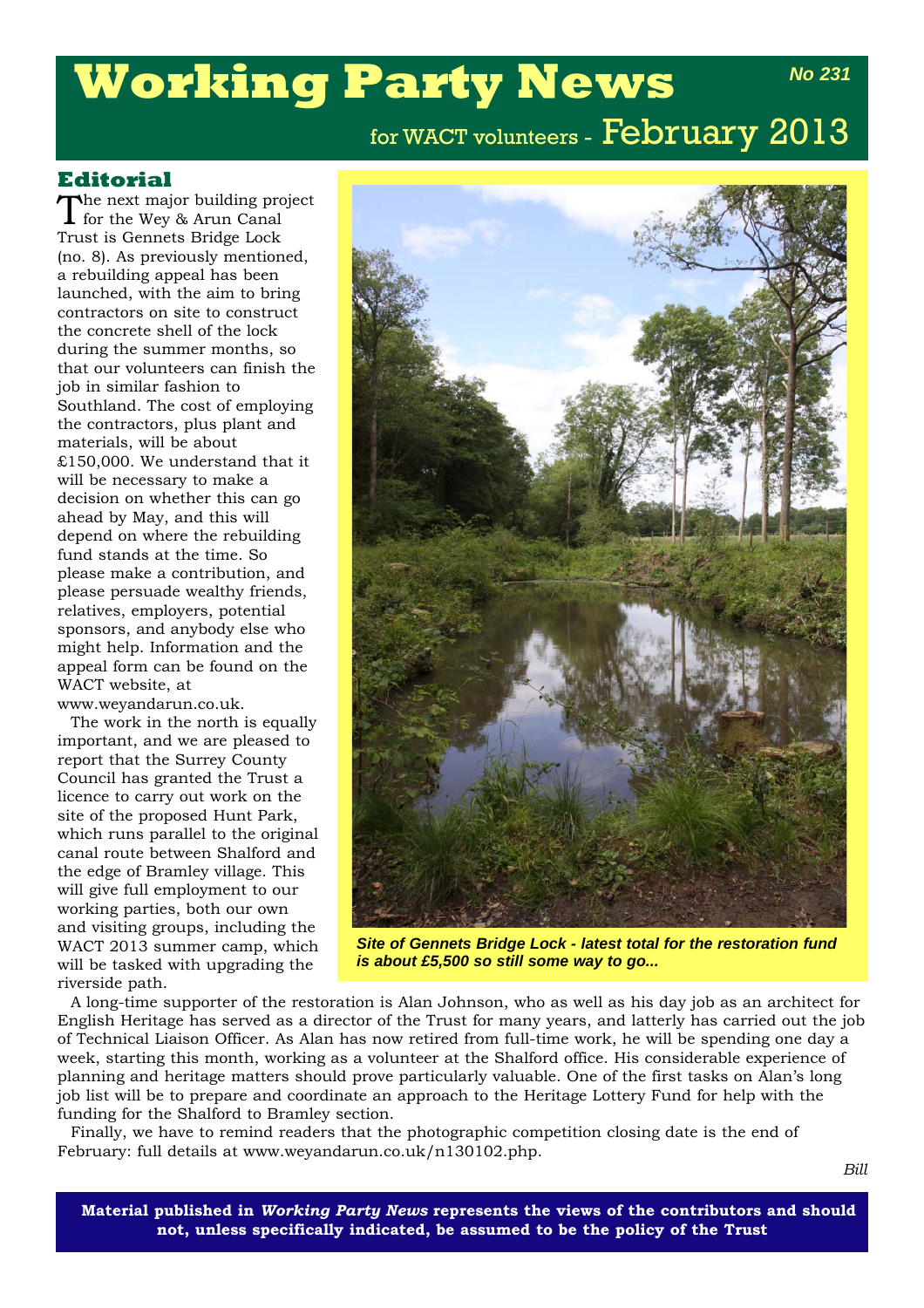#### **Thursday & Sunday Group - Southland and Northwards**

 $\overline{X}$  Jork at Southland slowed down in January due to flooding and ice. With those out of the way, things can get moving again. The construction of fencing at the back of the lock has probably gone as far as it can for the time being until the bank at the back of the top end of lock is profiled and stable. The wing walls at the top of the lock have now been finished and back-filled.

At Southland Lock, Eddie Fairman and his team will continue with the work of constructing the training walls at the bottom of the lock, once we are able to get there. Pumping out the working area has to be done quickly if we are to be able to achieve a significant amount of work during the short daylight hours at this time of year.

Edward Stratton-Woodward and his team have fitted the ground paddles but could not bolt the jackheads down due the wet conditions. Consequent on making the copings higher (to give a generous cover to the back pump outlet pipe) both of the ground paddle connecting rods have been extended by about 100mm (4in). To get the best performance from the gate paddle, the connecting rod has been shortened. It has also been necessary to cut back the brickwork to accommodate the paddle when the gate is fully open. One other job at Southland will be to fit a deflector plate for the back pump outlet pipe. Edward's next job is to fit the walkways to the lock gates, both top and bottom. When they are done the team will go to Loxwood lock and fit top gate walkways there.

Brian Dunman and his team have been helping Dave Kersley to move some of our kit to Tickner's and with the improvement in ground conditions will return to constructing the training walls at the bottom of the lock (haul side) and, eventually, the steps up to the towpath.

Now that Nigel Lawrence is back from his South American holiday his team can put in the rest of the safety ladders and kit behind the Onslow Arms.

Meanwhile, Julian Cheek and his team have been marking out the area according to the lease we have from Forest Enterprises. In early February the Waterway Recovery Group Forestry Team (WRGFT) will be going to Sidney Wood to clear a silver birch thicket sufficient to enable the topographical survey, which has to be done before the end of the winter, to be carried out.

For Gennets Bridge Lock (GBL, lock number 8) survey work (levelling) is yet to be done. There is work to be done fitting a kissing gate supplied by WSCC and brickwork repairs to Barberry Bridge and its parapets. When it dries up, and the temperature reaches +10°C for a couple of windy weeks without rain, the access track to GBL will be put in. It will however, be in competition for resources with the DH pound clearance and the towpath there.

At Devils Hole Lock (DHL) the pound was emptied, the surveying done and the pound allowed to refill. The replacement back pump (you remember, the original one has been moved to Southland) will be on order soon.

Fundraising for GBL has got off to a rather slow start. But there is plenty that can be done; one aspect is book sales, looked after by Julian Morgan, who is always looking for interesting books to sell. Geoff Thomas is arranging for other goods to be sold on eBay so is looking for suitable donated items. Inkjet cartridge and mobile phone recycling, foreign coins or stamps and jewellery are all moving well. Please make sure that the items that you donate are assigned to GBL and, if applicable, gift-aided. By the way, did you know you can make a PayPal donations via our website?

Both Peter Reeve and Charles Barron have been incapacitated of recent times. We wish them both a speedy recovery.

**Join us:** The Thursday & Sunday Group generally meets at 09:30 at Southland; if you need directions please ring 07717 855340 for latest info.

|  | Eric Walker |
|--|-------------|
|--|-------------|

| <b>Working Party Diary</b>                       |                                                         |                                                  |  |  |  |
|--------------------------------------------------|---------------------------------------------------------|--------------------------------------------------|--|--|--|
| Usually first & third Mondays of<br>the month    | 'Mrs Bucket' - Keeping Up<br>Appearances                | Details from John Empringham                     |  |  |  |
| Every Wednesday                                  | Mid-Week Working Party                                  | Check with Ray Pick for confirmation of<br>venue |  |  |  |
| Every Wednesday<br>Thursday & Sunday as required | Loxwood Link Maintenance                                | Check with Key Baker                             |  |  |  |
| Every Wednesday                                  | Maintenance sessions at Tickner's<br><b>Heath Depot</b> | Contact John Smith/Ken Bacon                     |  |  |  |
| Every Thursday                                   | <b>Winston Harwood Group</b>                            | Contact Tony Clear for details                   |  |  |  |
| Thursday and Sunday                              | Eric Walker's Group (construction)                      | <b>Contact Eric Walker for details</b>           |  |  |  |
| 10 March                                         | <b>Mothering Sunday cruises</b>                         | Details from WACT office                         |  |  |  |
| 27 April                                         | <b>WACT Annual General Meeting</b>                      | <b>Shalford Village Hall</b>                     |  |  |  |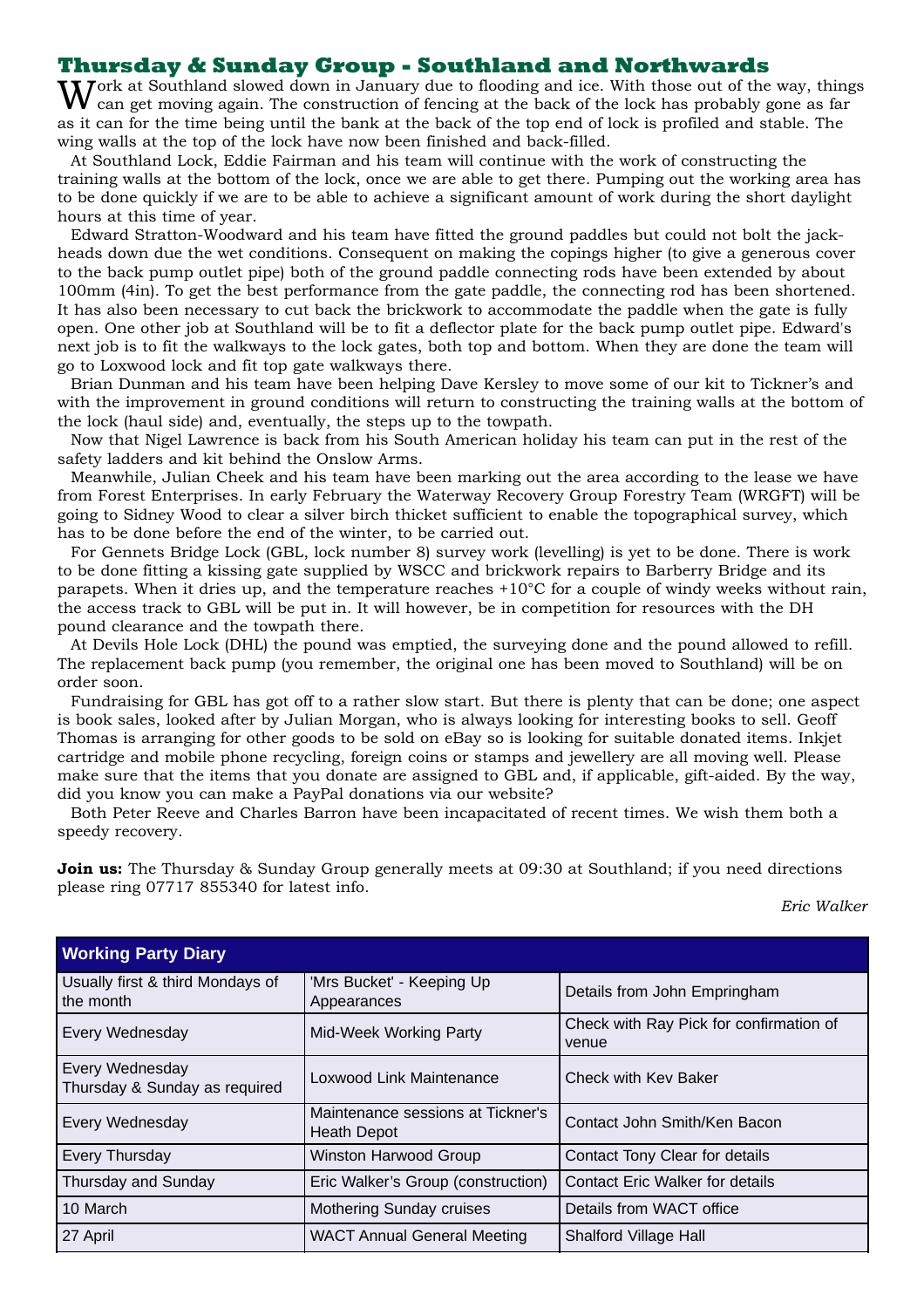#### **Mid Week Working Party**

**I**don't be...li..e..ve it... Even *Working Party News* has started talking about a 'Midweek Working Part When are they? Where do they hang out? Notwithstanding all this the, apparently now unsung, Mid don't be...li..e..ve it... Even *Working Party News* has started talking about a 'Midweek Working Party'. Week Working Party (MWWP) has been quietly and calmly getting on with the business. Yes, we did have a couple of seasonal weeks off. (And yes, we did miss the deadline for *The January Workingparty News*).

But it's not all about hard graft and, thanks to the efforts of Geoff Perks of our number, an excellent and convivial 'Navvies Lunch' was held at Foxbridge Golf Club. We were well looked after and it was good to see colleagues past and present, and from across the whole gamut of our working parties.

Back to missions recently completed and in-hand, the team has been operating mainly towards the northern stretches. There's a bit too much water around down south! At Bramley we took on the clearance of trees partially obstructing the Cranleigh Waters just upstream of Gosden Aqueduct. A successful day with the tirfor even though it was very nearly at the cost of losing Ray's cherished and patented grappling iron. The now traditional pre-Christmas clean-up at Run Common was served with winter warming canapés this year courtesy of Di Miles. Then back to Gun's Mouth to clear up once again after the WRG tree gang, stripping off ivy from the felled boughs, and reducing and stacking them as handle-able logs. Brushwood was cut back and burnt, and the island was generally tidied up in readiness for more felling and clearance after Christmas.

The New Year has seen us tackling more clearance of the Hunt Park, between the cycle route and Cranleigh Waters, including the removal of boughs and other debris that had fallen across the watercourse, especially around the cycleway bridge.

Clearance, again involving removal of trees lying across the course of the canal and associated streams, has also been carried out at in the Utworth / Holdhurst Farm area. The barges at Gun's Mouth have now been loaded with prepared logs by the use of ropes, for these to be moved down to Bridge End. The logs are on offer to any member who would like to take them in exchange for a donation. Please contact David Daniels on 01483 505566.

*Peter Lander (for Ray Pick)*

### **The Mrs Bucket Group - keeping up appearances on Mondays**

 $A$ t our first outing in January we continued with our work in Sidney Wood but had to cancel our  $A$ second meeting because of the inclement weather. This means that we have done three-quarters of a job, so we will be back in February to clear the section between the third causeway and lock 16. We shall be out, subject to the weather (!) on the 4 February and 18 February if anyone would like to join us.

As we sit on the towpath having our elevenses or during our lunch break, we put the world to rights! One of the issues, often mentioned, is the timescale of bringing restored locks into use. For example Loxwood new lock was opened in May 2009 but was not effectively in use for navigation until around April 2012 owing to the problems with the pound above the lock. DHL was opened in April 2010 but is not yet in use because the pound above the lock is not navigable. Eric and his splendid team have just about completed Southland lock, so how long will it be before both locks are in use?

Should we not be giving greater priority to dredging pounds to ensure those restored locks are brought into use a lot more quickly?

*Nick Wood*

#### **Hedgelaying Group**

 $\sum$  ince my last report we have worked two days in January with a third being cancelled due to the cold, white, wet stuff. The group has now finished the laying at Baldwins leaving some tidying up and, of course, "the traditional bonfire with spuds & bacon" so hopefully, weather permitting and decent staffing levels, we should be away from the lock side at the days end of Tuesday 29 January. The forecast is not good though so it may be early February.

We will then hopefully move on to finish off around the offside at Drungewick Slipway/Heavy Plant Crossing, which is dependent on availability of coppice material i.e. stakes and binders. There is also a requirement for hedge trimming in that area due to the very wet conditions of the past year making it impossible for the tractor and flail to operate.

And so, without further ado, future dates are likely to be:

| <b>February</b> | Wed 06,  |
|-----------------|----------|
|                 | Fri 22   |
| March           | Mon 04,  |
|                 | Tues 12, |
|                 | Wed 20,  |
|                 | Thurs 28 |